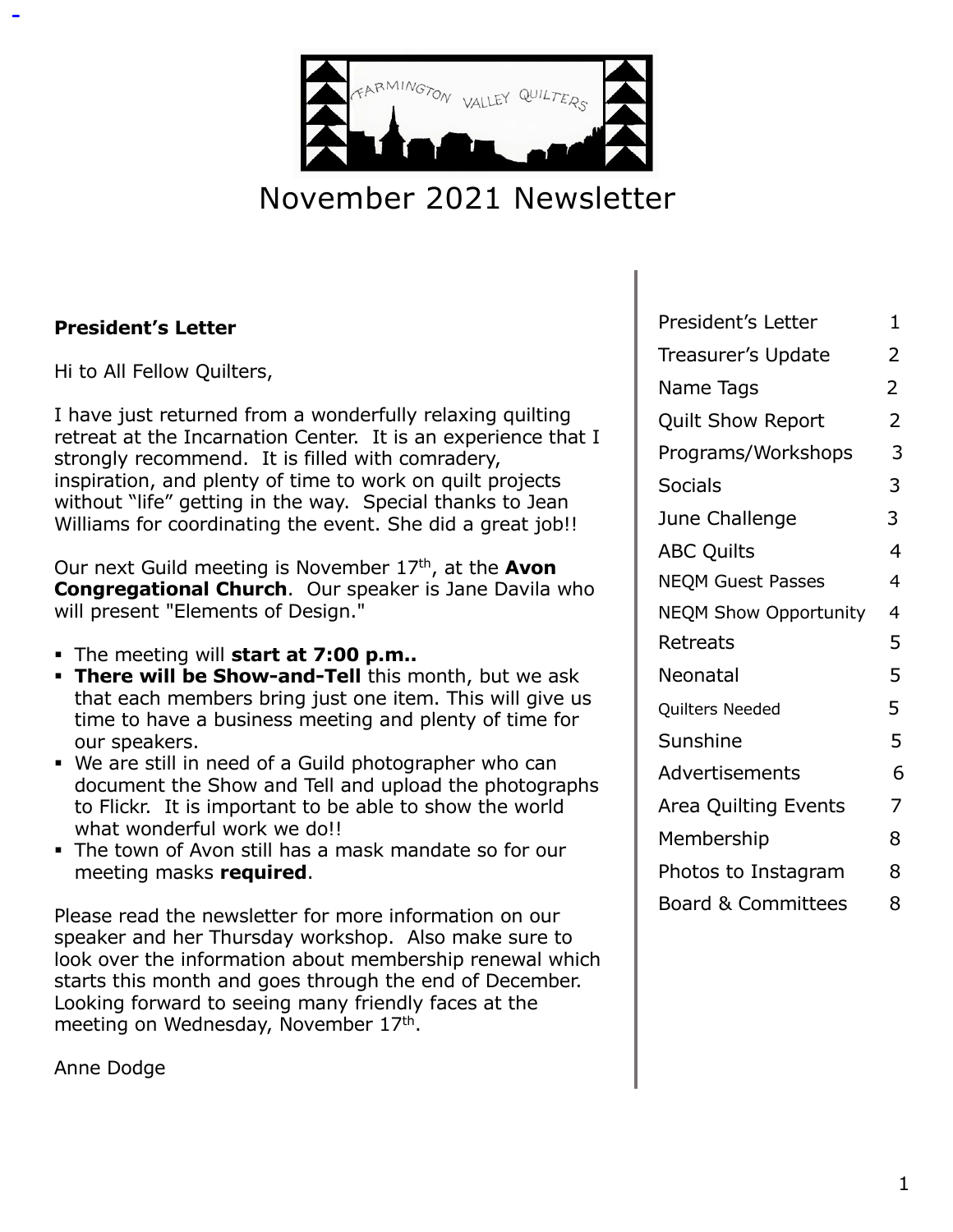# Treasurer's Update

All accounts are current, balanced and in good standing.

The Treasurer's Report is available to all members via our "Members Only" website page.

If you have any questions or concerns regarding guild financials please reach out to Sue Trimble, Treasurer

email [SusanQTrimble@gmail.com](mailto:SusanQTrimble@gmail.com)

# Name Tags

To encourage people to wear name tags, there will be a treat for everyone with a name tag at our meeting.

If you need to make one, nothing fancy is is required. Just a fabric rectangle with your name printed clearly on it. Originally flying geese were on the edge just done in permanent marker. Any size is fine. Mine is about  $3'' \times 5''$ . I used a few flying geese and one of my favorite blocks: saw-toothed star. I left room for my FVQ pin and other pins from events and quilt shows. You can sew a jewelry pin to the back or use a safety pin. I made a lanyard from felted wool and plastic beads.



# Quilt Show

## **Quilt Show Committee Report By Maureen Hulsart**



We are continuing to look for a site for a potential 2022 show. The UofH is not opening up their facility for outside bookings at this time. I have submitted another facility rental request at another school about possible use of their gym and am awaiting a response to my request.

I'm cautiously optimistic that in early 2022 these facility might review their rental policy and open them up to the public. Time will tell.

As always, I'm open to ideas for a show location. Please email me if you have any suggestions.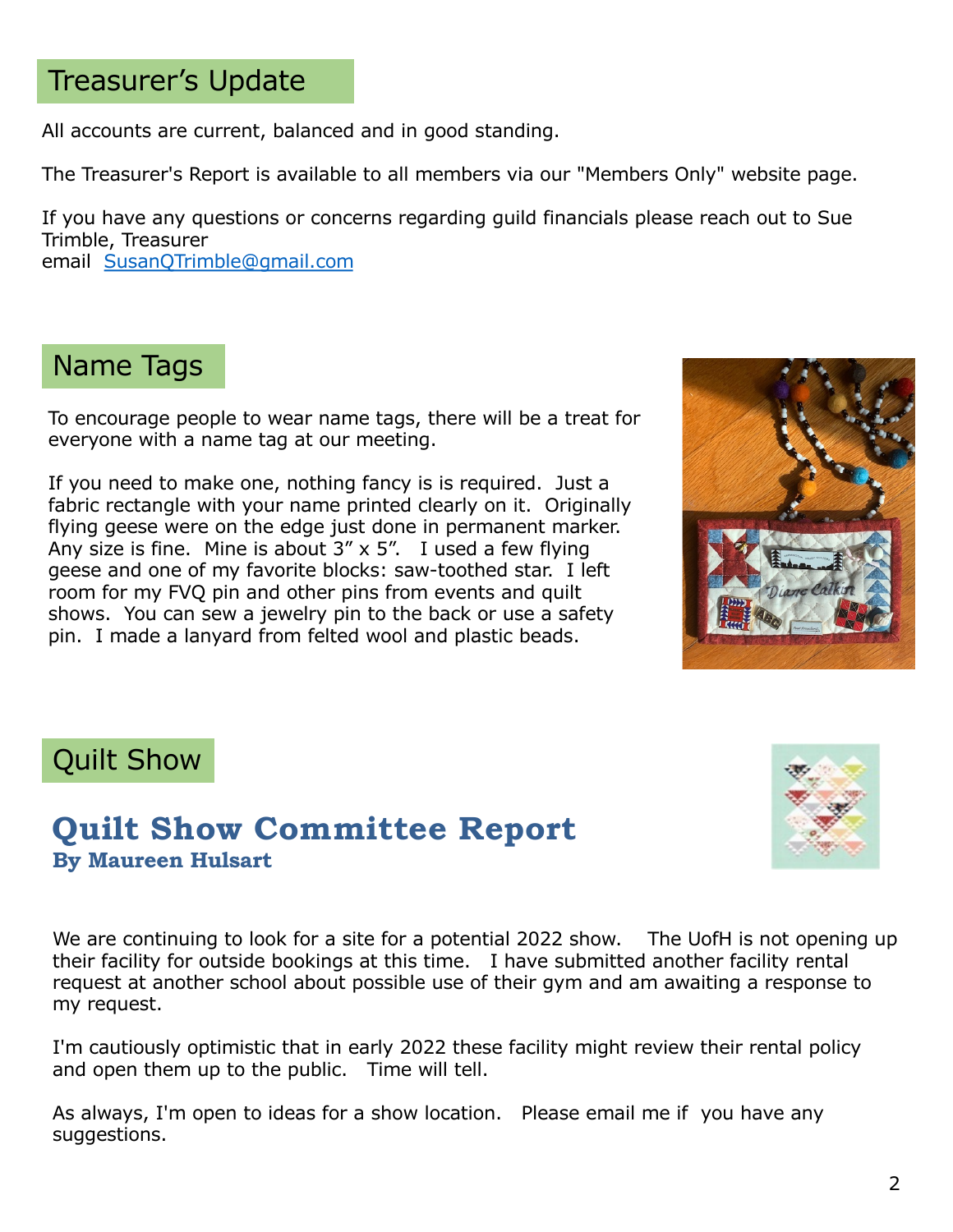# Programs and Workshops

At the **November** meeting Jane Davila will present Elements of Design with a workshop on Thursday from 10 AM to 4 PM. Room is available for more participants at the workshop and payment can be made at the meeting. A copy of the supply list will be available if you contact Gail.

In **January** our program will be Members Teaching Members. This is a fun night to get to know the members better and to learn something new. There have been some volunteers but if there is something you'd like to demonstrate please let Connie or I know.

Connie and I have been quite busy preparing the 2022-23 speakers roster. Any suggestions for speakers or for quilting techniques and processes will be welcomed. We also would greatly appreciate another member joining the Program Committee.

Gail Burk, Connie Beilstein

# **Socials**

We have a grand Show and Tell lined up and a fun game planned for our December 15th meeting. Your quilt(s) can be categorized as ones you have sewn during the pandemic, baby quilts, seasonal or holiday themes, and wearable art. We look forward to seeing your creativity! Feel free to share more than one.

We will also be participating in a Holiday Swap Game. Members are asked to bring in a small QUILT RELATED item that is \$10 or less. It could be handmade or purchased, if you're short on time. Ideas could be sewn coasters, pot holders, door hanger, mug rug, pin cushion or an ornament, etc. Place the item in a BROWN PAPER BAG. Be ready for some fun!

Food sharing will not be a part of the Dec. meeting due to COVID, but we will have some little treats wrapped up ready to be distributed.

Sue Underwood

# June Challenge

The challenge for June is to quilt inspired by your birth month. We will be using the color of your birth stone and the color(s) in the flower for your month. To help you, there is a list of birth stones and flowers on our website.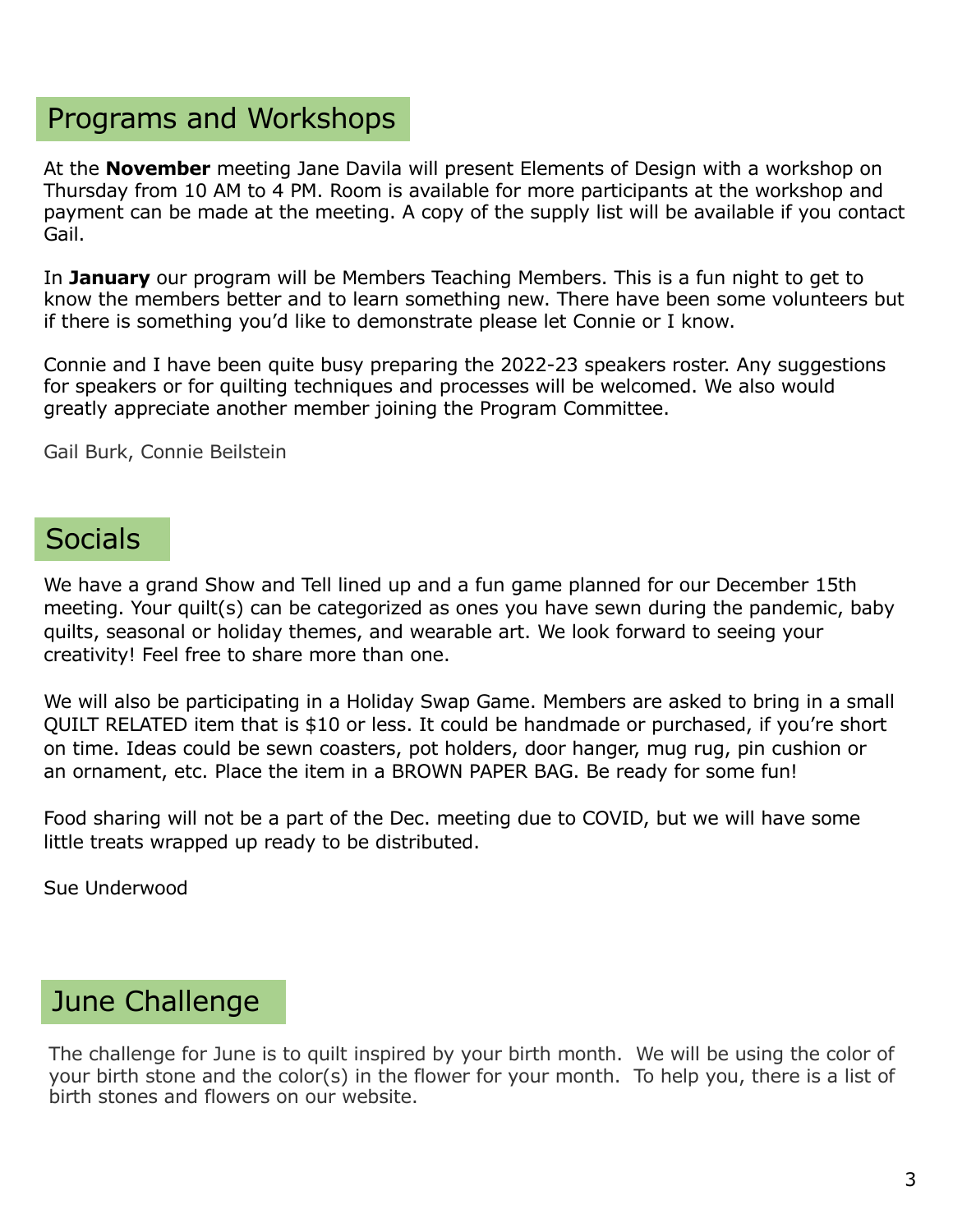

Thanks to everyone who took kits to make ABC blocks for this year's quilts. We will collect the remaining blocks at the November meeting. Please place the finished blocks in a baggie with a slip of paper with your name or pin your name to the block so we can keep track of who has turned them in. (It gets a little chaotic at drop off trying to keep track, so it would really help us if they are tagged with your name). Ideally, we'd love to have all the blocks back this month. However, we know sometimes life gets in the way. The instructions and photo of the finished block are below. Thanks to everyone for supporting the ABC quilt project. – Kathie & Peggy

#### **Instructions**

#### **ABC Quilt 2021**

Click [here](https://www.bing.com/videos/search?q=missouri+star+quilt+company+brown+goose&&view=detail&mid=3017AA6F70D158132C283017AA6F70D158132C28&&FORM=VRDGAR) for a link to the video tutorial.

- 1. Your kit contains 2 cream square and 2 dark squares. Using any method, make 16 HST of cream and dark. Square to 4 ½"
- 2. Press seams to the dark
- 3. Assemble as shown.



# NEQM Guest Passes

The guild's membership to the NEQM has been renewed and we have received 4 complimentary tickets for anyone interested in visiting there in the next year. Gail Burk

# NEQM SHOW OPPORTUNITY 2021

NEW ENGLAND QUILT MUSEUM EXHIBIT OPPORTUNITY 2022

As supporting members of the New England Quilt Museum, participating guilds are offered the opportunity to exhibit one quilt from a guild member to be displayed at the Museum during their 2022 Summer Celebration exhibit.

Because we will not have a quilt show in 2021 from which to choose a quilt, we decided to let the guild vote on our best quilt at a Show and Tell in early 2022.

So please continue making your fabulous quilts. Be prepared for a live show and tell or with a good photo of you submission. More information will be provided when we get it from the Museum.

If you have any questions, please give me a call or email me. Phyllis Small [phyl@phyllissmall.com](mailto:phyl@phyllissmall.com) 860-803-5907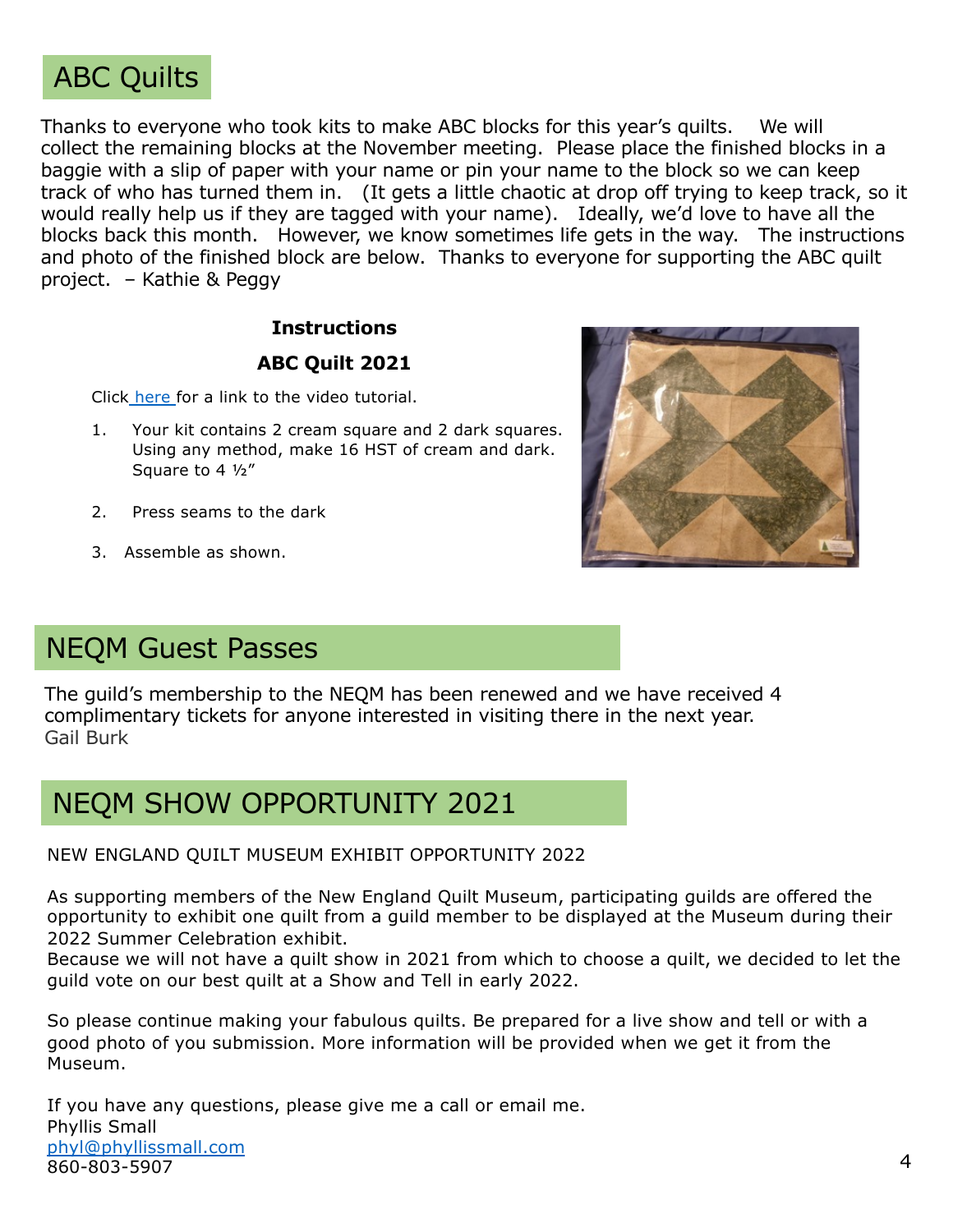## Retreats

The Fall 2021 Retreat at Incarnation Center in Ivoryton, CT, was fabulous. The weather was great, but a bit cool. Being able to be back together at retreat after 18 months was wonderful. Our last retreat was in March, 2020, just before shutdown.

As part of the retreats, we usually have a sewing machine service person attend. Anthony Ferranti joined us on Saturday and serviced 11 of our machines. Anthony also does house calls servicing MA, CT and RI. He can be reached at [anthonyferranti1@yahoo.com](mailto:anthonyferranti1@yahoo.com) or (401) 529-5488.

Next Retreat: March 3-6, 2022

Signups will start Jan 2, 2022. Details will be in the December newsletter.

Jean Williams

# Neonatal Quilts

Our guild is fortunate to have generous and dedicated quilters whose year-round efforts enable us to support the UCONN NICU as well as CT Children's Hospital Snowflake Shop. In that regard, a special thank you goes out to Maureen Egan for her efforts in providing several quilts last month.

Please bring your holiday bags, scent cloths and washed quilts to our next meeting. Please! Please!! Visit our table for batting and fabric. There are "**tons"** of fabric combo packets from which to choose. Also, please feel free to ask us any questions you may have regarding fabric selection.

We hope everyone has a happy, healthy and safe Thanksgiving. Alberta - 860-490-4512 Phyllis - 860-803-5907

# Quilters Needed

Quilts2Heal provides comfort and healing through quilts created for those who have suffered a loss, illness, or challenge in their lives.

For more information contact Paula DeSilva, Founder; [quilts2heal@comcast.ne](mailto:quilts2heal@comcast.net)t 860-306-7000 or Lynda Cook, [blcook66@gmail.com](mailto:blcook66@gmail.com) or visit our website [https://www.quilts2heal.or](https://www.quilts2heal.org/)g

# **Sunshine**

As a caring Guild, we want to send a cheer card or sympathy card to any member that might need one. In order for us to do this, Kathy Lettieri should be informed if you know of anyone who could use a card from us. If you do, please contact Kathy Lettieri (860-651-8330) or any board member. Kathy's e-mail is [kbakerl@att.ne](mailto:kbakerl@att.net)t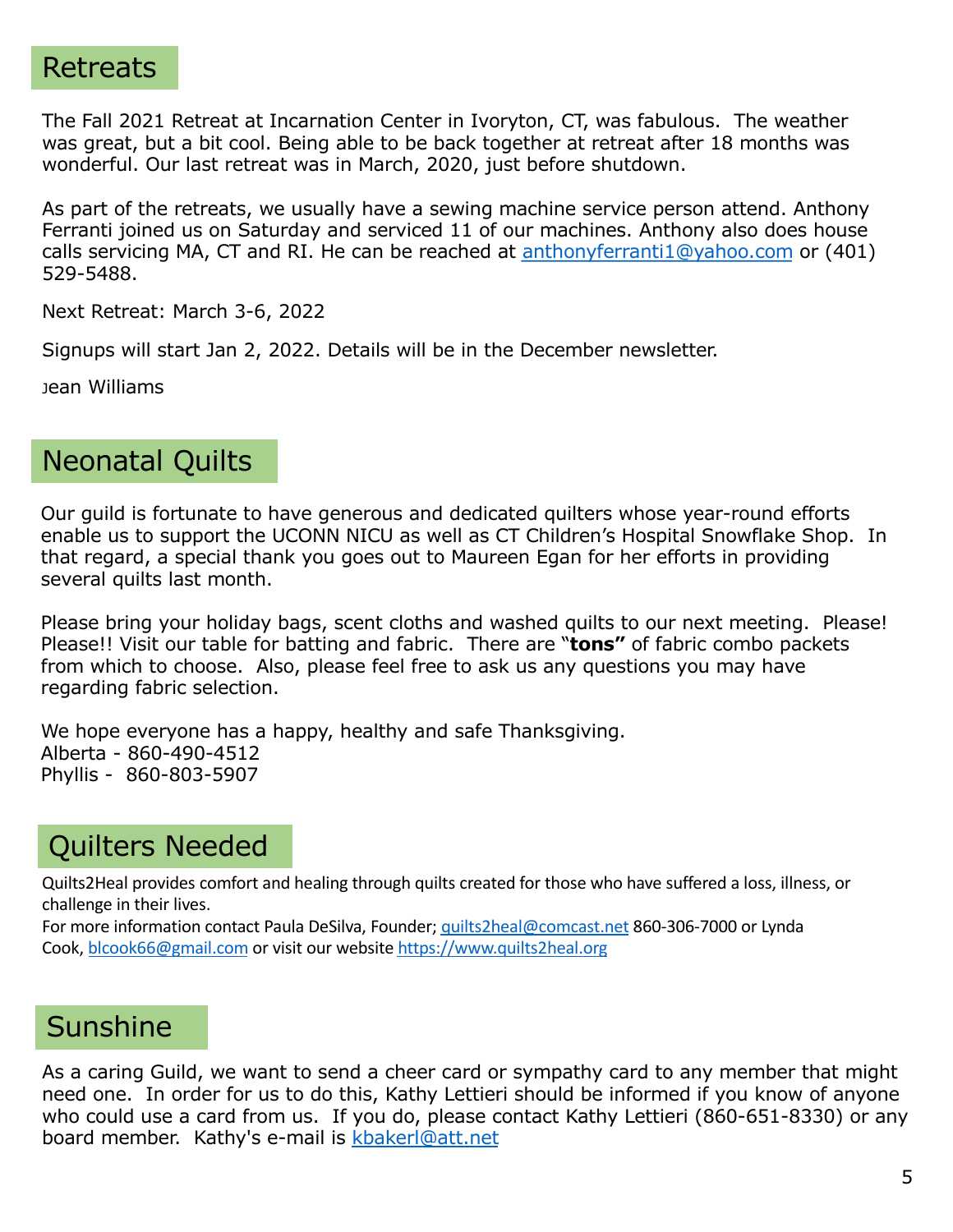# Advertisements

If you would like to advertise a service or are looking to sell or buy something related to quilting/sewing, advertise it here. Your advertisement will be in the Newsletter for six months; after which it will be removed.

#### **Please consider sharing your stash with new quilters!**

Middle School & Library Looking for Quilting Fabrics

If you have any quilting fabrics you would like to part with, both Henry James Middle School and the Simsbury Library can use them. They both teach quilting classes to students. Please bring them to any guild meeting and Lisa Salvatore will make sure they end up in appreciative hands. Thanks so much!!

Lisa Salvatore [Lisa.B.Salvatore@gmail.com](mailto:Lisa.B.Salvatore@gmail.com)

#### **Quilt Frames for sale.**

Large Hand Quilting Frame 80" long, very sturdy, picture of base - doesn't show long pieces. For sale for \$300.

Oval Hand Quilting Frame on Stand \$15 Norma Hartley 860-674-0381





**For Sale: Grace EZ3 FABRI-FAST Quilting Frame**  Contact Fran Kehoe [gandfkehoe@gmail.com](mailto:gandfkehoe@gmail.com) 860-658-9908. 2/22

### **Granbees Quilt Guild Looking for Members**

Interested in quilting? \* The Granbees Welcome You \* Beginners to Experts

**When:** Third Tuesdays September to June 9:30 am – Noon **Where:** East Granby Farms Rte 187 – 79 North Main St **Programs:** Trunk Shows, Demonstrations, Guest Speakers, Charity Quilts, Members helping members, Retreats, Applique, Basting Day, Refreshments

**Contact:** Ellyn Mansfield Email: elhmansfield@gmail.com Phone – 860-561-2878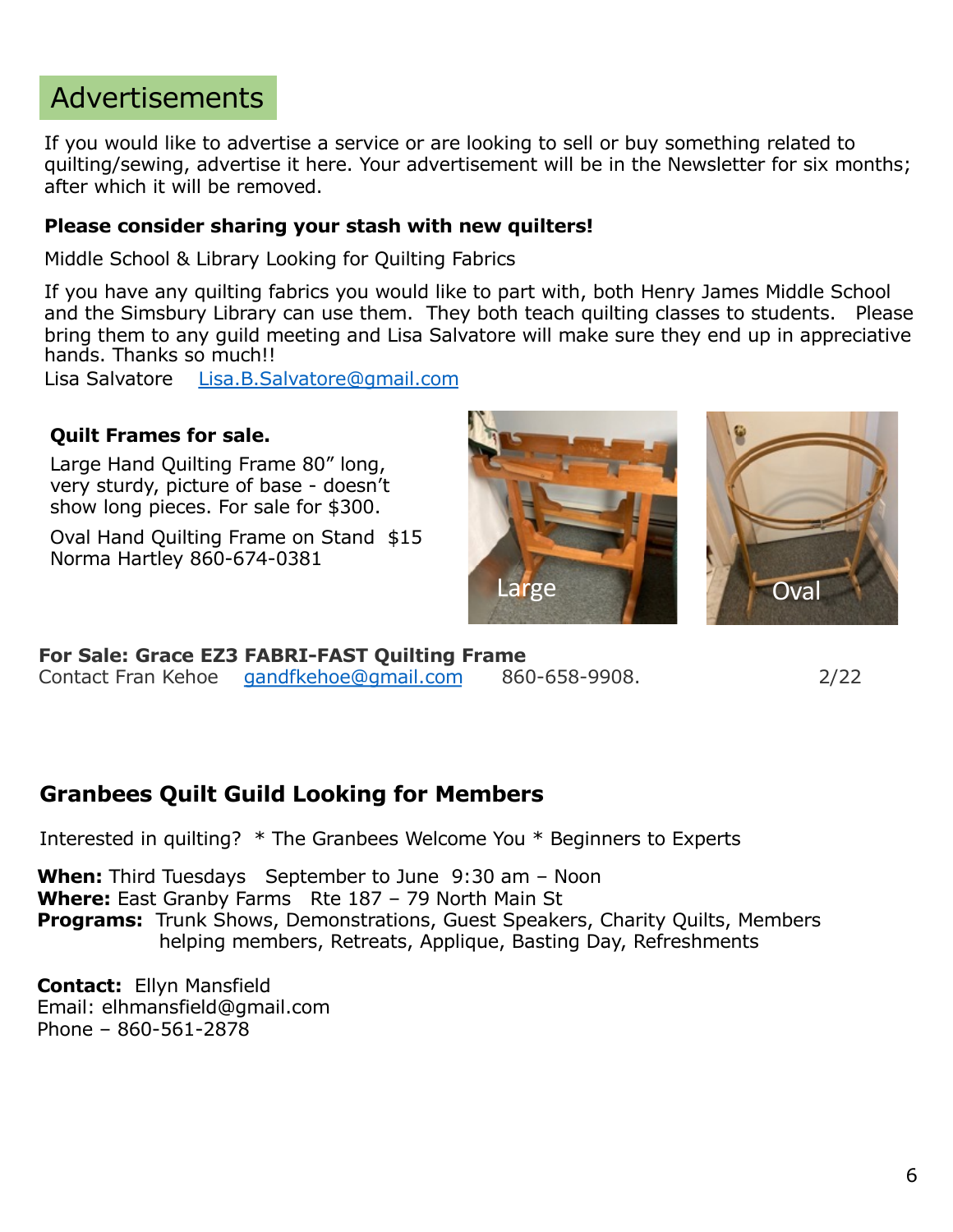# Quilting Events in the Area

## **Please be sure to check for cancellations**

**Contemporary Quilts** October 25-December 23, 2021 Menino Art Center 26 Central Ave Hyde Park MA 02136 **[http://www.hpaa-mac.org](https://sewmanyshows.us19.list-manage.com/track/click?u=45e35880b67872826e6bfbfc2&id=37763ad6ad&e=781fb09e8a)/**

**Quilters' Connection 3rd Bi-Annual Auction December 2, 2021** St. James Armenian Church Keljik Hall 465 Mt. Auburn Street Watertown MA 02472 **[https://quiltersconnection.org](https://sewmanyshows.us19.list-manage.com/track/click?u=45e35880b67872826e6bfbfc2&id=49700ca1dd&e=781fb09e8a)/**

**SALLEY MAVOR: Bedtime Stitches Exhibition Sept. 15 - Dec. 31, 2021** New England Quilt Museum, 18 Shattuck St., Lowell, MA **[https://weefolkstudio.com](https://sewmanyshows.us19.list-manage.com/track/click?u=45e35880b67872826e6bfbfc2&id=5b0cd6493d&e=781fb09e8a)/**

**Concord Piecemakers FYN (Fiber, Yarn and Notions) Sale November 6, 2021** St Matthew's Church, 435 Central St, Acton, MA 01720 **[http://concordpiecemakers.org](https://sewmanyshows.us19.list-manage.com/track/click?u=45e35880b67872826e6bfbfc2&id=7f85e2e49c&e=781fb09e8a)/**

**Thimble Pleasures 2022 Quilt Show March 12 – 13, 2022** Blackstone Valley Regional Technical High School, 65 Pleasant Street, Upton, MA 01568 **[http://thimblepleasuresquiltguild.blogspot.com](https://sewmanyshows.us19.list-manage.com/track/click?u=45e35880b67872826e6bfbfc2&id=ee2296c414&e=781fb09e8a)**

**Connecticut Piecemakers Spring Shower of Quilts Show April 2-3, 2022** St. Barbara's Greek Orthodox Church, 480 Racebrook Road, Orange, CT **[https://ctpiecemakers.org](https://sewmanyshows.us19.list-manage.com/track/click?u=45e35880b67872826e6bfbfc2&id=857a37951f&e=781fb09e8a)/**

**22nd Annual Franklin County Quilt Show April 2 – 3, 2022** St. Albans City Hall, 100 North Main Street, St Albans , VT 05478 **[http://www.franklincountyquilters.org](https://sewmanyshows.us19.list-manage.com/track/click?u=45e35880b67872826e6bfbfc2&id=85aea1124f&e=781fb09e8a)/**